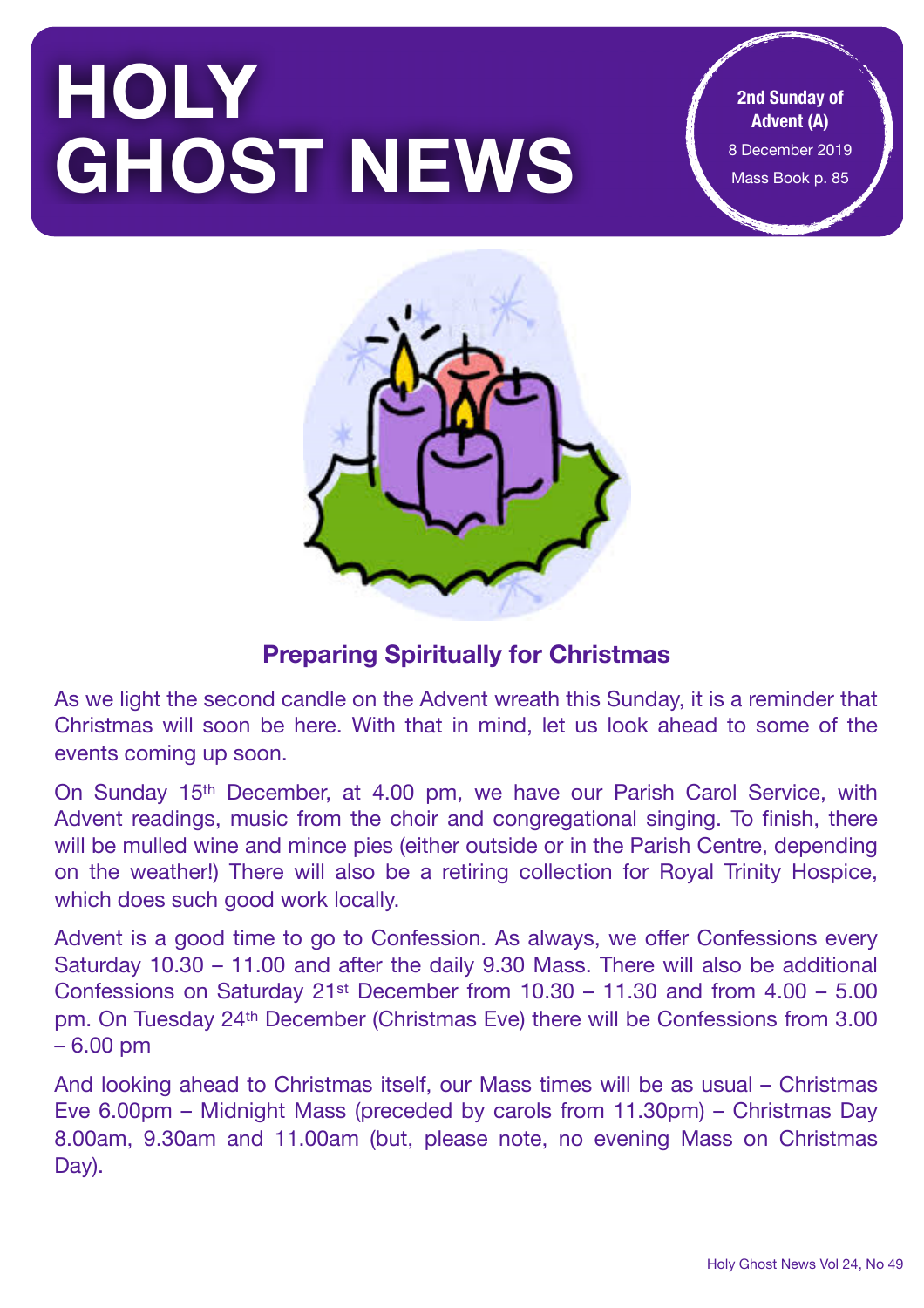# **WHAT'S ON ...** PARISH BINGO

| <b>MONDAY 9</b>                                                                   |                                                               |  |  |  |  |
|-----------------------------------------------------------------------------------|---------------------------------------------------------------|--|--|--|--|
| <b>TUESDAY 10</b>                                                                 |                                                               |  |  |  |  |
| 7.30pm                                                                            | <b>Emmanuel Prayer Group</b><br>(1st Tues)<br>Church          |  |  |  |  |
| 8pm                                                                               | St Vincent de Paul (SVP)<br>(2nd & 4th Tues)<br>Plunkett Room |  |  |  |  |
| <b>WEDNESDAY 11</b>                                                               |                                                               |  |  |  |  |
| 10am                                                                              | <b>Church Cleaning</b><br>Church                              |  |  |  |  |
| <b>THURSDAY 12</b>                                                                |                                                               |  |  |  |  |
| 7 - 8pm                                                                           | <b>Confirmation Preparation</b><br><b>Church Crypt</b>        |  |  |  |  |
| <b>Choir Practice</b><br>8pm<br>Parish Centre                                     |                                                               |  |  |  |  |
| <b>FRIDAY 13</b>                                                                  |                                                               |  |  |  |  |
| <b>Galilee Groups Vocational</b><br><b>Discernment (1st Fri)</b><br>6pm<br>Church |                                                               |  |  |  |  |
| <b>SATURDAY 14</b>                                                                |                                                               |  |  |  |  |

#### DATES FOR YOUR DIARY

Parish Christmas Carol Service - Sunday 15th **December** 

Quiz Night at Balham Bowls Club - 12th March 2020

More details to follow soon!

#### **THIS SUNDAY'S READINGS**

Isaiah 11:1-10

Psalm: 71:1-2, 7-8, 12-13, 17 Romans 15:4-9

Matthew 3:1-12

#### **PARISH FINANCES - LAST WEEK**

**Thank you for your support. Last week's collection was as follows: Gift Aid £1288.50 Loose £ 869.21 Total £2157.71** 

Saturday, 7 December, at 7pm in the Plunkett Room of the Parish Centre (27 Nightingale Square). All welcome.

#### CHRISTMAS FAIR - THANK YOU!

A huge thank you to all those who took part and made our Parish Christmas Fair go so well last Saturday. It was very much a team effort, but special thanks are due to Linda, Bee, Cristiana and Nicole – but also very many others too numerous to list! These events take a lot of work to pull together, but are very much appreciated by the community – as well as raising much needed funds for our church.

#### URGENT NEED OF MALE VOICES

Holy Ghost Choir, which sings at the 11am Sunday Mass, is urgently seeking male voices. TENORS ARE EXPRESSLY NEEDED FOR THE COMING WEEKS, AS WE MAY BE LEFT WITHOUT A TENOR LINE FOR CHRIST THE KING AND FOR THE TWO CHRISTMAS MASSES. If you are a singer, are keen to help or know anyone who could sing with the choir, it would be immensely appreciated. Please contact:

[darquise.bilodeau@morleycollege.](mailto:darquise.bilodeau@morleycollege.ac.uk) [ac.uk](mailto:darquise.bilodeau@morleycollege.ac.uk)

#### NO OPEN HOUSE THIS WEEK

Please note there is NO Open House this coming Monday, 9th December – the last Open House before Christmas will take place on Monday 16th December. Open House is an opportunity for parishioners to meet a priest without an appointment, to discuss routine matters such as registering for Baptism or Marriage – simply turn up between the times stated and wait your turn downstairs until called.

#### 8.30 MASS ON FRIDAYS

The 8.30 Mass on Friday mornings is specially timed so that pupils at Holy Ghost School can attend Mass before school begins. We invite all the pupils and their families to come and share in this

Mass, which is the perfect way to say THANK YOU to God at the end of the week. If your child would be interested in reading at this Mass, please speak to Fr Richard or Fr Tom. Children who have been trained as altar servers are also warmly invited to serve – again, just let one of the priests know you would like to help.

#### ALTAR SERVERS' CHRISTMAS PARTY

Our existing Altar Servers are invited to a servers' practice followed by their CHRISTMAS PARTY on Saturday 14<sup>th</sup> December, from  $11.30 - 1.00$  pm (pizza included…)

#### LEPRA APPEAL ON 14/15th DECEMBER

Next weekend, there will be an appeal by the charity LEPRA, a UK-based specialist charity working to fight leprosy in different parts of the world, especially India.

#### NO CONFESSIONS THURSDAY 19th DECEMBER

Please note Fr Frank will not be present for his usual afternoon Confessions on Thursday 19<sup>th</sup> December, as he is leading a retreat elsewhere.

#### 'SYCAMORE' EVENINGS BEGINNING IN JANUARY

In January, we hope to begin running a short course based on the new 'Sycamore' programme – an informal course about the Christian faith and its relevance today. Each session involves a short, high quality film and time for discussion, exploring the richness of our Christian tradition from a Catholic perspective (the name 'Sycamore' comes from the story of Zacchaeus who climbed a Sycamore tree to see Jesus better…). The course will run on Monday evenings and the dates for your diary are - 28<sup>th</sup> January, 4<sup>th</sup> February, 11th February and 23rd February. More information to follow soon.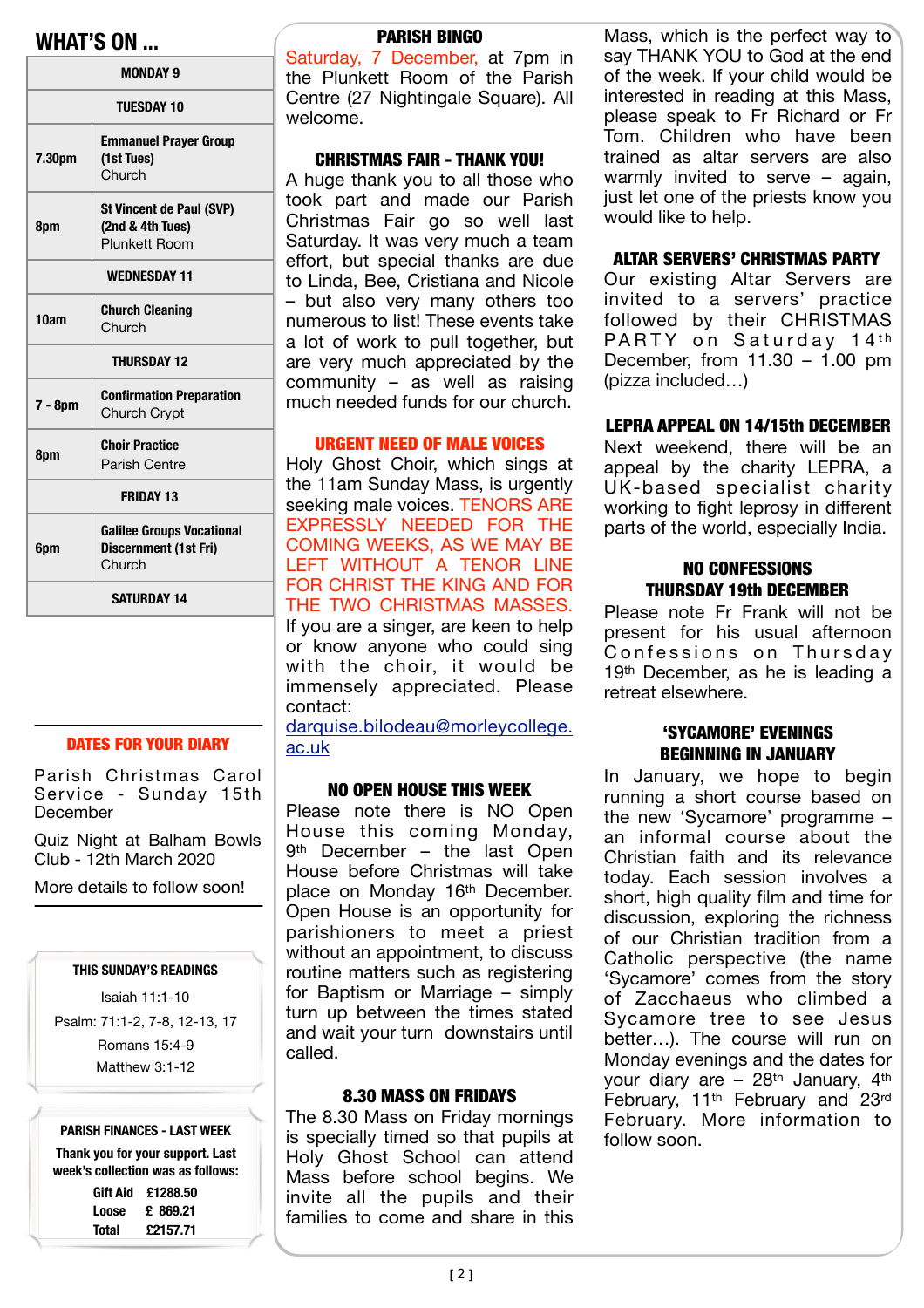#### SCHOOL REFERENCES

Many people have begun asking about school references. If you need a reference to be signed by Fr Richard, there is no need to make an appointment to see him, please just give him the relevant paperwork, or drop it off at the Parish Office. Fr Richard will use the wellestablished system of the school reference forms which are filled in on Sundays to enable him to complete your paperwork. If there are any exceptional circumstances you feel Fr Richard needs to be aware of, please put these in writing and include them with the other documentation. If Fr Richard then feels he needs to speak to your personally, he will be in touch to make an appointment.

Most schools ask for evidence of three years regular Mass attendance - if a particular school is asking for evidence of attendance over a longer period, you must make this clear when asking Fr Richard to provide a reference.

#### EMMANUEL PRAYER GROUP

The prayer group meet every first Tuesday of most months: Jan 7th; Feb 4th; Mar 3rd; May 5th, June 2nd & July 7th. The meetings are from 8pm - 9.30pm in the church, and include praise, formation, Adoration of the Blessed Sacrament and the opportunity for Confession. All are very welcome. More information can be found at

[www.emmanuelcommunity.co.uk](http://www.emmanuelcommunity.co.uk)

#### GALILEE GROUPS VOCATIONAL DISCERNMENT

The Galilee Group is an open group for men discerning their vocation. The group meets here at Holy Ghost on the First Friday of most months for prayer, faith formation and as an opportunity to get to know others searching for the will of God in their lives. For more information please contact Fr Richard at [richardwhinder@rcaos.org.uk](mailto:richardwhinder@rcaos.org.uk)

#### APOSTLESHIP OF THE SEA (STELLA MARIS) CHRISTMAS CAROL SERVICE 12 DECEMBER

Many seafarers will not be home for Christmas this year, working at sea and in ports during the festive period. But that doesn't mean that they'll be forgotten. This year Apostleship of the Sea invites you to attend our Christmas Carol Service at The Church of Our Lady of the Assumption, 10 Warwick St, London W1B 5LZ on Thursday 12 December 2019 at 7pm, paying tribute to seafarers for all they do. We are delighted to be joined this year by the choir of St Columba's College, St Albans, and afterwards, there will be traditional refreshments including mulled wine and mince pies. Please RSVP by emailing [roland@apostleshipoft](mailto:roland@apostleshipofthesea.org.uk?subject=Carol%20Service%20RSVP%22%20%5Ct%20%22_blank) [hesea.org.uk](mailto:roland@apostleshipofthesea.org.uk?subject=Carol%20Service%20RSVP%22%20%5Ct%20%22_blank) or calling us on 020 7901 1931

#### THE PASSAGE

The Passage is raising funds through the Big Give from 12 noon Tues 3rd December – 12 noon Tues 10th December to support its work Helping Homeless People this winter. Double your Donation, Double your impact. This is a matched giving scheme for online donations. If someone (can be company, individual or trust) gave £10 online matched giving of £10 would bring the Gift up to £20 (and for individuals to £22.50 with Gift Aid with higher rate tax relief it may cost the donor less than £10). For more information ring Andrew Hollingsworth 02075921856

andrew.h@passage.org.uk Donate at [https://bit.ly/](https://bit.ly/2KJ29hH) [2KJ29hH](https://bit.ly/2KJ29hH)

### LOVE & MERCY : FAUSTINA FILM

"Love and Mercy: Faustina" was released on the 18th November in the UK and Ireland to great success. Due to demand an additional 50 cinemas are showing the film on 10th December, including the Odeons in Streatham, Wimbledon and Kingston. The full list of cinemas with screenings are at:

[http://loveandmercyfilm.co.uk/](http://loveandmercyfilm.co.uk/tickets/?fbclid=IwAR26xovjObCLFzb-wz2IsH-kxMClWcM05sAi29wIqeMWbVIs_JwhbvLdl0A%22%20%5Ct%20%22_blank) [tickets/](http://loveandmercyfilm.co.uk/tickets/?fbclid=IwAR26xovjObCLFzb-wz2IsH-kxMClWcM05sAi29wIqeMWbVIs_JwhbvLdl0A%22%20%5Ct%20%22_blank) .There are more promotional materials on: [www.loveandmercyfilm.co](https://l.facebook.com/l.php?u=http://www.loveandmercyfilm.co.uk/press-pack?fbclid=IwAR0iiG3NjxlgVbDPIB1DogQoFPXsRRSJayAmgnGCcjHdPRsBDq9jozUnQG4&h=AT14stn1-YTQY6nkN4TA01V1WUQ6ovvQ60zolT9XCREqgAdqL8lrTFq7j6mCAWsbyU1paVGjR3j0gnMu9hNwbtBaKmi1ZcJCLodX4LlSM8gajeQEsZRKDsbr8Q5RsfM6-lTCPHsi3DO6ucvmBsEvRVB6XwrC%22%20%5Ct%20%22_blank) [.uk/press-pack](https://l.facebook.com/l.php?u=http://www.loveandmercyfilm.co.uk/press-pack?fbclid=IwAR0iiG3NjxlgVbDPIB1DogQoFPXsRRSJayAmgnGCcjHdPRsBDq9jozUnQG4&h=AT14stn1-YTQY6nkN4TA01V1WUQ6ovvQ60zolT9XCREqgAdqL8lrTFq7j6mCAWsbyU1paVGjR3j0gnMu9hNwbtBaKmi1ZcJCLodX4LlSM8gajeQEsZRKDsbr8Q5RsfM6-lTCPHsi3DO6ucvmBsEvRVB6XwrC%22%20%5Ct%20%22_blank)

#### SW LONDON CHORAL SOC. CONCERT Sat 14 DECEMBER

The South West London Choral Society's have a concert on Saturday 14 December at St Anne's Church, St Ann's SquareSW18 2RS, at 7.30pm - £15 on the door. The music with orchestra and soloists includes Charpentier's Te Deum, Lalande's De Profundis and Mondonville's Coeli enerrant gloriam Dei.

#### MEDJUGORJE IRISH CENTRE PILGRIMAGES APRIL - OCT 2020

7 Night Stay and Airport Shuttle service from Dubrovnik or Split for €266 per person sharing. Book any flight - any time and we provide guaranteed airport shuttle service. Call us for further info and book the dates that suit you. Tel. 020 3239 8662 or email

[reservations@med](mailto:reservations@med-irishcentre.com)[irishcentre.com](mailto:reservations@med-irishcentre.com)

**A d d i t i o n a l e v e n i n g Confessions every first Sunday of the month, 5.00 - 5.30pm. NEXT AVAILABLE ON SUN 5 JANUARY.**